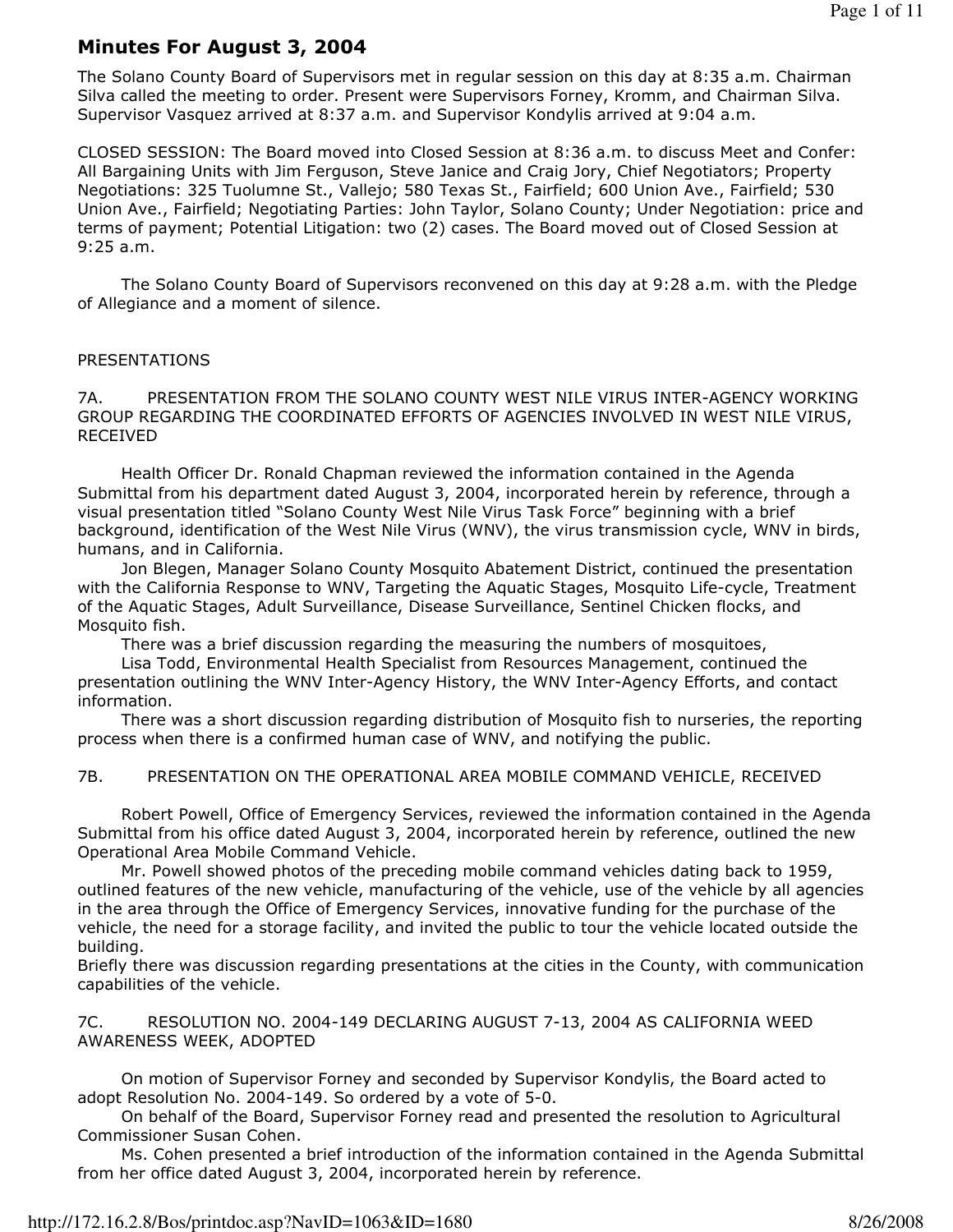John Hayes, Suisun Resource Conservation District and Acting Coordinator for the Solano County Weed Management Area, gave a brief history of the Weed Management Group, goals and accomplishments, provided a map showing areas of specific weed infestations in the County, a list of other agency involvement, and the participation for weed management by the local farmers which will help manage our natural resources.

### ITEMS FROM THE FLOOR

#### 2003/2004 GRAND JURY REPORT PRESENTED, AND INTRODUCTION OF DR. CATHY HOUCK THE 2004/2005 GRAND JURY FOREPERSON

 Lou Burgelin, 2003/2004 Grand Jury Foreman, noted the County financial condition is very good, there are some recommendations in the report relative to future planning, requested a group be established to look at one of the departments that the Grand Jury feels needs attention, and provided the Board with a copy of the 2003/2004 Solano County Grand Jury Final Report, incorporated herein by reference.

 Mr. Burgelin introduced Dr. Cathy Houck as the 2004/2005 Grand Jury Foreperson, Dr. Houck noted serving in the 2003/2004 Grand Jury, noted how honored she is to lead this years grand jury, and discussed the wonderful people that have volunteered to serve on the Grand Jury, and how the work has already begun.

 Mr. Burgelin discussed the recommendation relative to radio inoperability and the importance of different agencies being able to talk to each other; noted the report also noted some criminal activity going on in one of the departments and has recommended the District Attorney consider action. Mr. Bergelin discussed the quality of the people the Board and other elected officials in the County recommended to sit on the Grand Jury.

### APPEARANCE BY DONALD TIPTON RE SEWER AND STORM DRAIN CONNECTIONS IN HOMEACRES AREA

Donald Tipton, Vallejo, voiced his concerns regarding upgrading sewer connections in the Homeacres area that should be done for health and safety reasons, installing laterals for storm drains 124 feet directly into a new development in the area that will be funded by the County.

#### PUBLIC COMMENT ON CONSENT CALENDAR

#### 19. Resources Management:

 Adopt resolution approving City of Davis, City of Dixon and University of California, Davis, proposal to State Department of Conservation's California Farmland Conservancy Program and to U.S. Department of Agriculture's Farm and Ranch Land Protection Program for McConeghy Property Agricultural Conservation Easement

 City of Davis Mayor Ruth Asmundson and Davis City Council Member Don Saylor noted their support for the joint proposal to the California Department of Conservation's California Farmland Conservancy Program and the U.S. Department of Agriculture's Farm and Ranch Land Protection Program for the McConeghy Property Agricultural Conservation Easement.

 Council Member Saylor discussed this as a unique opportunity to support the agricultural heritage of the region, the opportunity made possible by the University of Davis securing an option to purchase and working with the cities of Davis and Dixon to exercise that option to preserve this land. Council Member Saylor noted few remaining undeveloped spots between San Francisco and Reno on I 80.

 There was a brief discussion regarding open space funding, signage of the property, and plans for future acquisitions.

#### APPROVAL OF THE AGENDA

On motion of Supervisor Kondylis and seconded by Supervisor Forney, the Board acted to approve the submitted Agenda, incorporated herein by reference, with the following modifications: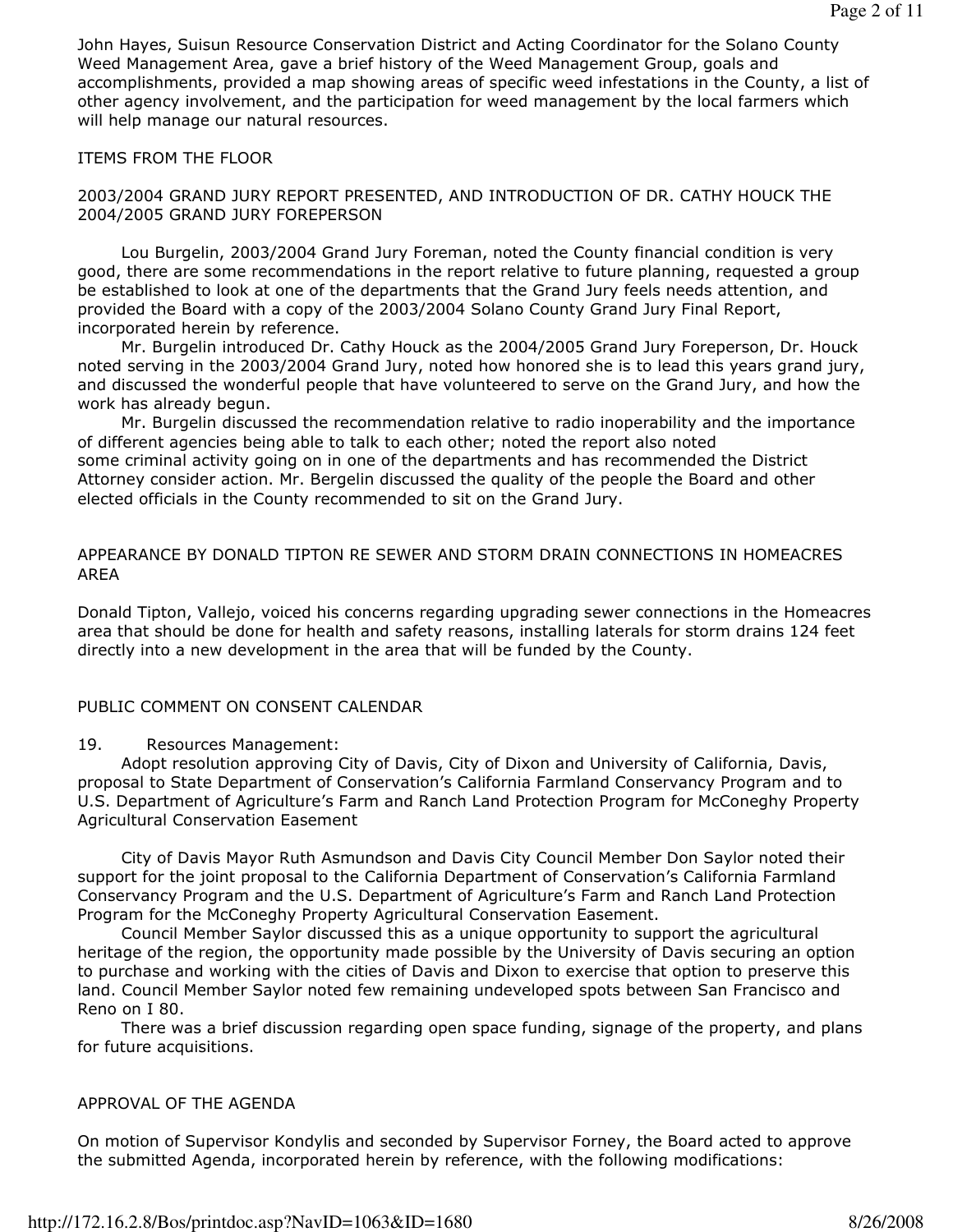### 26. Probation and Sheriff/Coroner:

 Receive a report updating the transition to California Forensic Medical Group (CFMG) for the provision of medical services at jail facilities and Juvenile Hall, removed from the agenda.

So ordered by a vote of 5-0.

## CONSENT CALENDAR

On motion of Supervisor Kondylis and seconded by Supervisor Kromm, the Board acted to approve the following Consent Calendar items by a vote of 5-0.

14. PROCLAMATION HONORING STEVEN CHAPPELL OF SUISUN RESOURCE CONSERVATION DISTRICT FOR REDUCING THE IMPACT OF A DIESEL FUEL SPILL ON THE SUISUN MARSH WETLANDS AND WILDLIFE RESOURCES, approved.

15A. ACCEPTANCE OF GRANT FROM FEDERAL AVIATION ADMINISTRATION FOR NUT TREE AIRPORT, as outlined in the Agenda Submittal from General Services dated July 27, 2004, incorporated herein by reference, approved and General Services Director authorized to sign said grant agreement on behalf of Solano County. +

15B. BOARD OF SUPERVISORS SUB-COMMITTEE OF CHAIRMAN SILVA AND SUPERVISOR VASQUEZ TO REVIEW AND MAKE RECOMMENDATIONS FOR SELECTION OF PARTICIPANTS ON NUT TREE AIRPORT ADVISORY COMMITTEE, as outlined in the Agenda Submittal from General Services dated August 3, 2004, incorporated herein by reference, approved.

16. RESOLUTION NO. 2004-150 AMENDING THE ALPHABETICAL LISTING OF CLASSES AND SALARIES (PROBATION), adopted. (see Resolution Book)

17A. APPLICATION FOR CALIFORNIA STATE INCENTIVE GRANT PROJECT RE REDUCTION OF BINGE DRINKING, as outlined in the Agenda Submittal from Health and Social Services dated August 3, 2004, incorporated herein by reference, approved.

17B. APPLICATION FOR TARGETED CAPACITY EXPANSION GRANT FUNDING FROM FEDERAL SUBSTANCE ABUSE AND MENTAL HEALTH SERVICES ADMINISTRATION RE DRUG TREATMENT TO LATINO ADULTS, as outlined in the Agenda Submittal from Health and Social Services dated August 3, 2004, incorporated herein by reference, approved.

18. THREE YEAR SERVICE CONTRACT WITH AT&T CORPORATION RE INMATE TELEPHONE SERVICES, as outlined in the Agenda Submittal from Sheriff/Coroner dated August 3, 2004, incorporated herein by reference, approved and Sheriff/Coroner authorized to sign said contract on behalf of Solano County.

19. RESOLUTION NO. 2004-151 APPROVES AND SUPPORTS THE EASEMENT PROPOSAL TO THE U.S. DEPARTMENT OF AGRICULTURE'S FARM AND RANCH LAND PROTECTION PROGRAM AND THE CALIFORNIA DEPARTMENT OF CONSERVATION'S CALIFORNIA FARMLAND CONSERVANCY PROGRAM FOR THE MCCONEGHY PROPERTY AGRICULTURAL CONSERVATION EASEMENT, adopted. (see Resolution Book)

20. AGREEMENT WITH PERFORMANCE PEST MANAGEMENT RE EMERGENCY TREATMENT OF GLASSY-WINGED SHARPSHOOTER INFESTATION, as outlined in the Agenda Submittal from the Agriculture Department dated August 3, 2004, incorporated herein by reference, approved and County Administrator authorized to sign said contract on behalf of Solano County.

APPROPRIATION TRANSFER OF UNANTICIPATED REVENUE IN AMOUNT OF \$250,000 FROM CALIFORNIA DEPARTMENT OF FOOD AND AGRICULTURE, as outlined in the Agenda Submittal from the Agriculture Department dated August 3, 2004, incorporated herein by reference, approved.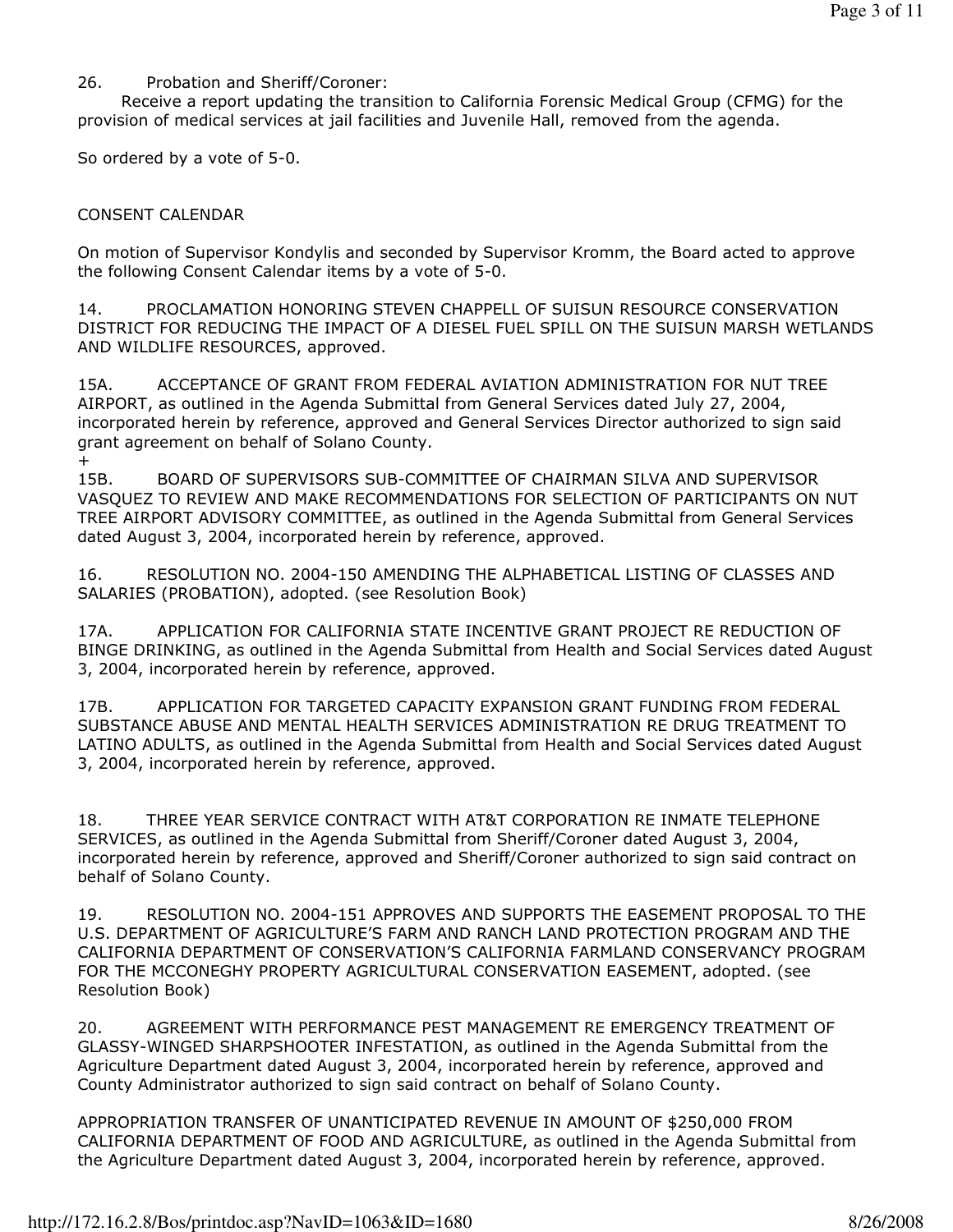#### **ORDERS**

#### 22. PRELIMINARY MASTER PLAN CONCEPTS PRESENTED BY THE SOLANO COUNTY FAIR AND THE MILLS CORPORATION FOR SOLANO COUNTY FAIRGROUNDS

Solano County Fair Association Director Joe Barkett briefly reviewed the information contained in the Agenda Submittal from his department dated August 3, 2004, incorporated herein by reference, regarding preliminary Master Plan Concepts from the Mills Corporation. On October 15, 2004 the Mills Corporation will be presenting a plan for the Board of Supervisors and the Solano County Fair Board to consider for approval.

Elizabeth Link, Senior Vice President Pre-Development Mills Corporation, discussed the Draft Preliminary Master Plan concepts for the Solano County Fair Revitalization that included four different draft plans that were submitted June 30, 2004. Ms. Link noted there will be meetings to get feedback from the neighbors, the neighborhood associations, business, and other members of the community, the region and the County. All of the input will be considered before the final plan is submitted, and if the plan is approved the California Environmental Quality Act (CEQA), the process will begin and allow the community to review and comment on the plan and the studies associated with the plan. Ms. Link noted the people Mills have met with some businesses, community groups, and Chambers of Commerce. As the plan is further developed the newsletter will start going out to the community, and that there will be publicized public meetings. There is still work to do studying the site and doing the title and survey work, along with the preliminary traffic study, along with many of the technical pieces that will be submitted by October 15, 2004. Mills will also be developing the logistics of the project on keeping the fair and the functions that go on there all year around while doing the project construction. Ms. Link noted speaking with prospective tenants with a favorable response and the continuing talks.

Francisco Gutierrez, Architect and Master Planner for the Mills Corporation, discussed the corroboration in the development of the Master Plan, the changing plan, and further outlined some of the plans that will allow year around activities in all new facilities, these facilities will work together to create a new refreshing space that is a new destination for the community. Mr. Gutierrez further described the grounds surrounding a large outdoor public space, and an arena that could include a lot of restaurants and entertainment venues.

Ms. Link discussed the importance of agriculture to the County, the opportunity to showcase agricultural products from the County and the area, most Mills projects have about 15 million visitors a year, discussed the importance of controlled growth, to ensure easy access to and from the area, and that Mills does know how to do traffic.

Responding to questions posed by Supervisor Kondylis regarding keying in on one particular concept, Ms. Link noted that one particular plan will be chosen based on the input from the public now and through the CEQA process, the adhoc committee made it clear that the fair and the other destination venues are to be intermingled, it is the responsibility of Mills to work with the fair to develop this fair of the future.

Supervisor Kromm commented favorably on the market place idea and the marketing of ag, voiced concern with the vast amount of parking, pedestrian access, and inquired if there are any similar projects to this one, Ms. Link noted there will be parking and Mills needs to ensure the parking is used with the goal to be as efficient as possible, and there will be a pedestrian plan, but it is a bit early. The focus currently is on how the uses will integrate and the best places to locate the different uses; Ms. Link further discussed the traffic study and feels mass transit will be integrated in the future, discussed working with Triad Corporation, and will work with any other pockets of redevelopment to make this a better live/work/play scenario. Ms. Link noted there are no other projects like this one, feels this is a unique opportunity for Mills being the first project focusing on agriculture.

There was a brief discussion regarding tenants, the real need in Vallejo for a good food market such as Trader Joes and a bookstore.

Responding to questions posed by Supervisor Forney regarding hurting local businesses, Ms. Link noted Mills will speak with anyone with concerns, discussed studies on local impacts and the positive impacts in the community.

Cheryl Hines, representing Solano Mall L.P., noted support for redevelopment of the fairgrounds, voiced concern with the large scale of the Mills Corporation proposal, with the amount of retail being considered that could impact Fairfield, Vacaville, Dixon, and downtown Vallejo. The Solano Mall is the largest single source of retail sales tax revenue to the City of Fairfield, and a major retail complex on the fairgrounds could impact the Solano Malls ability to maintain the large contributions. Ms. Hines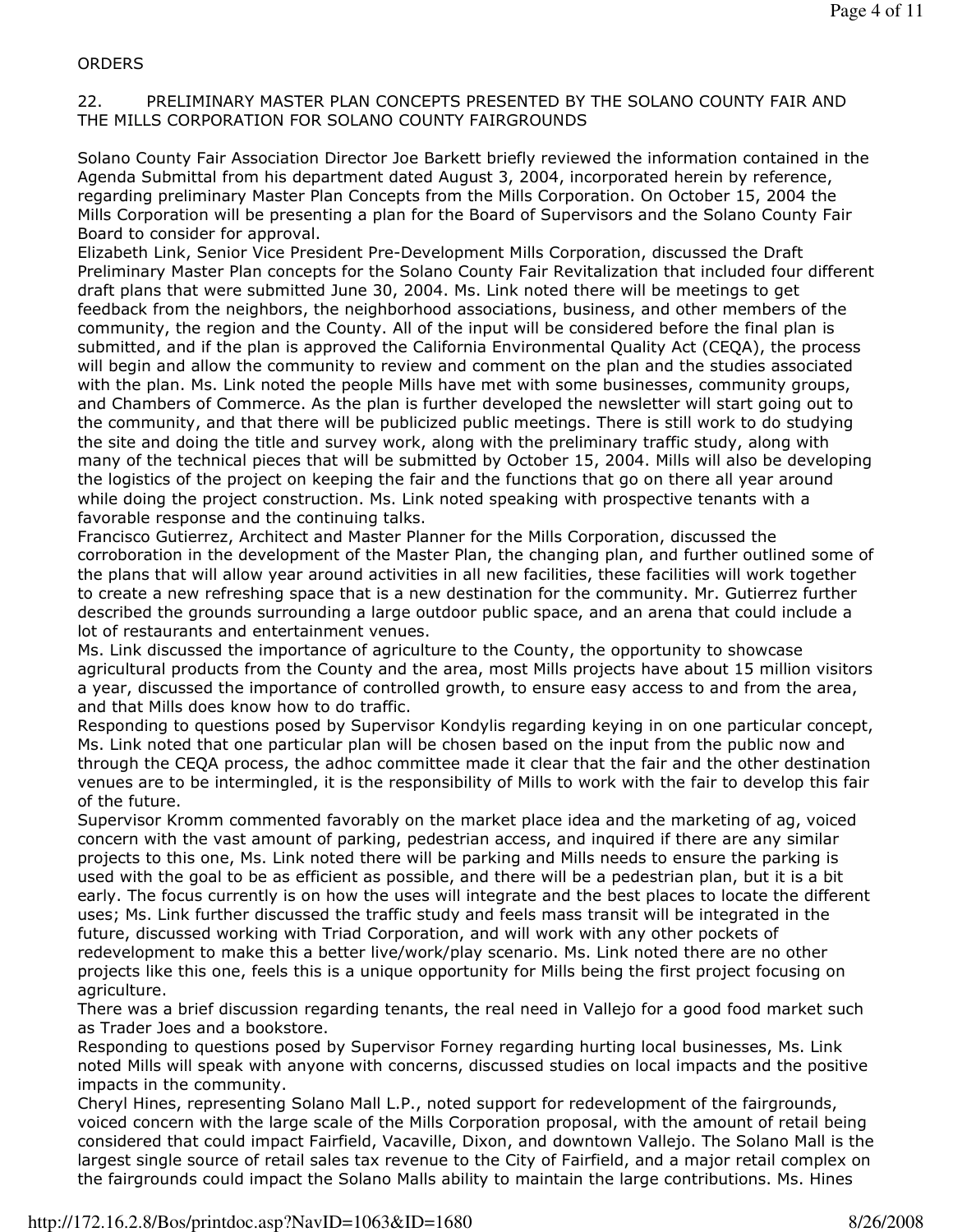voiced concern with the increased traffic in the area, the impacts to the quality of life, in summary Solano Mall is concerned about the economic impact of the proposal on the region, municipal tax revenue streams, and quality of life issues and urged careful consideration of this project. Ms. Hines suggested independent impact studies be done to ensure all business will be able to survive and compete, and an independent traffic study be done to assess this projects impact on the region. Ken Finney, on behalf of Solano Mall, submitted a letter dated August 3, 2004, incorporated herein by reference, relating to the public participation portion of the process. Mr. Finney noted there are many things that need to happen before October 15th, just 4 months away, and feels Mills is not meeting their obligation as per the Memorandum of Intent (MOI). The failure with respect to public information is denying the public a meaningful role in the decisions for the publicly owned fairgrounds. Mr. Finney outlined some of the issues relative to the public outreach such as the very small-scale preliminary site plans, there are no meaningful elevations or architectural renderings, and further outlined concerns noted in his letter that do not comply with the MOI. Mr. Finney feels a project of this scale requires public participation, the MOI calls for that in a very short time to make a decision on the project Mills will propose.

Chairman Silva briefly discussed commercial competition and business supporting business, and noted Mills submitted this report on time, as required.

27B. RESOLUTION NO. 2004-152 CALLING A SPECIAL ELECTION TO VOTE ON A TRANSPORTATION RETAIL TRANSACTIONS AND USE TAX MEASURE, ADOPTED

The Board was provided with an Agenda Submittal from the Department of Resources Management/Public Works Division dated August 3, 2004, incorporated herein by reference, regarding placing the Countywide Transportation Sales Tax Measure on the November 2, 2004 Ballot.

Donald Tipton, Vallejo, voiced opposition to the measure, feels this has be presented to the voters before and it has failed, voiced concern with overspending by CalTrans, congestion at the bridge toll booths, erratic drivers, and the need to deal with the entire problem.

Supervisor Kromm noted opposition to the transportation plan, but is in favor of placing the measure on the ballot. Supervisor Kromm noted diversion of funding gathered via Proposition 42 by the State, and the problems with Regional Measure 2 with spending much of that money for transit projects, and feels the plan does not address the real root problem of traffic the disconnect between jobs and housing.

Supervisor Kondylis noted support to place the measure on the ballot that allows the public to be heard, this is an opportunity to educate the public about transit, and the Solano Transportation Improvement Authority will pay for the costs for the election.

Supervisor Vasquez commended Supervisors Kondylis and Kromm for allowing the Democratic process to move forward.

Supervisor Forney noted support for the plan and will be campaigning for the measure.

Chairman Silva feels it is sad that local government has to do this to fix our roadways, and noted the dollars raised here will stay in the County.

 On motion of Chairman Silva and seconded by Supervisor Forney, the Board acted to adopt Resolution No. 2004-152. So ordered by a vote of 5-0. (see Resolution Book)

23C. PRESENTATION BY MEMBERS OF THE SOLANO COUNTY DELEGATION REGARDING THE JUNE, 2004 VISIT TO JI'AN, PEOPLE'S REPUBLIC OF CHINA, RECEIVED

SISTER CITY PROGRAM BETWEEN SOLANO COUNTY AND THE CITY OF JI'AN, APPROVED

FORMATION OF A NON-PROFIT CORPORATION TO SUPPORT SISTER CITY EXCHANGES WITH THE CITY OF JI'AN, APPROVED

County Administrator Michael Johnson noted the delegation consisted of Supervisor Vasquez and his wife Shelli, Quang Ho, and himself and presented a video presentation showing photographs, points of interest from the trip, and a brief recap of the events that took place on the trip. Mr. Johnson noted it was a fantastic experience; the Chinese people were very gracious and expressed great interest in cultural and student exchanges.

Supervisor Vasquez discussed what a memorable experience the trip was, the willingness on both sides to want to understand each other, encouraged the Board to create the Sister City Program, and noted how supportive C.C. and Regina Yin have been and would look forward to their participation,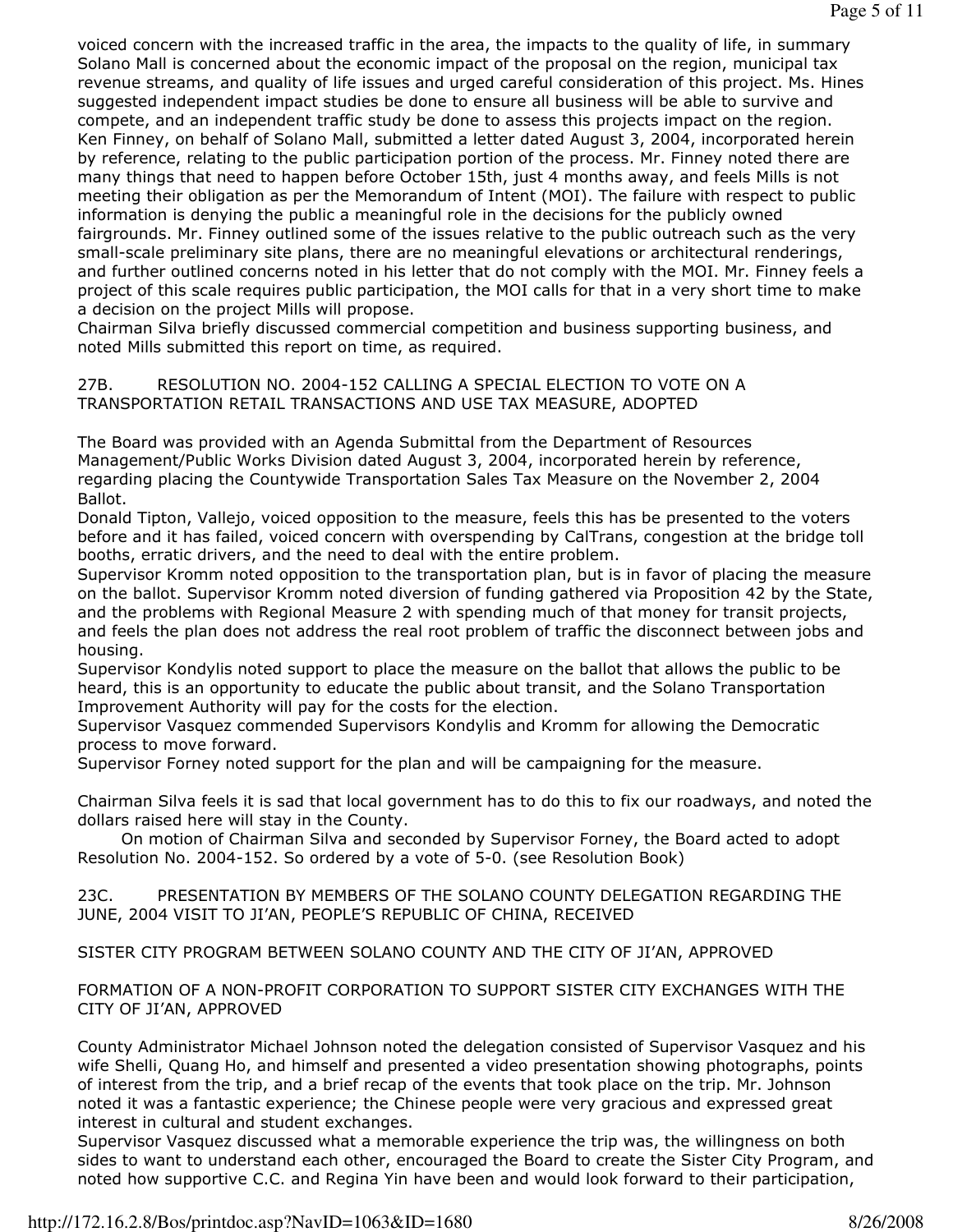guidance and support for the Sister City Program.

Supervisor Kondylis noted support of the Sister City Program and formation of the non-profit corporation to ensure activities are not done with public money, supports the people to people connection this program will foster, and feels it will be very educational.

 C.C. Yin, Vacaville, noted he and his wife Regina were born in China, has lived in the County for 30 years, feels Solano County will play a major role in the growth of California, discussed the importance of taking a leadership role, how a like people really are, and is proud to be part of the development team for the Sister City Program.

 On motion of Supervisor Vasquez and seconded by Supervisor Kondylis, the Board acted to receive the presentation by members of the Solano County delegation regarding the June, 2004 visit to Ji'an, People's Republic of China, to approve the Sister City program between Solano County and the City of Ji'an, and to approve formation of a non-profit corporation to support Sister City exchanges with the City of Ji'an. So ordered by a vote of 5-0.

#### 25. PRESENTATION ON THE FOOD BANK OF CONTRA COSTA AND SOLANO, ON THE FOOD DISTRIBUTION, RECEIVED

Larry Sly, Executive Director of the Food Bank of Contra Costa and Solano, discussed the changes in food distribution in the County to improve the way the food bank gets the food to the hungry people they serve at a lower cost. Mr. Sly discussed the Food Bank's strategic plan that focuses on food resources, administration, agency relation efforts, and financial viability. The Food Bank is developing plans to get more food to clients through the agencies they serve, through analysis it was found that agencies located near the Food Bank warehouses were getting huge amounts of food where others were getting very little. Mr. Sly discussed a new distribution system where agencies place their order for food, it is then delivered, and there are four new agencies in Vallejo coming to the Food Bank. This new system has increased the amount of food that is distributed, and the plan is working resulting in the need for less warehouse space. The Food Bank intends to find a smaller warehouse in the Fairfield area, and will allow many of the same functions that we had at the Suisun facility, cut costs, and will allow distribution the way it needs to be done.

Mr. Sly continued the presentation noting the biggest change was the closure of the Friday's Table distribution, which the landlord will not allow. The program is being transitioned to St. Marks Lutheran Church. There are about 40 more people going to St. Marks for Saturday distribution, and there are about a dozen agencies in Fairfield that get food from the Food Bank and the Food Bank is trying to transition the Friday's Table clients to go to those agencies. The Food Bank needs to work effectively with the agencies to get more food out to the needy people in the County.

Mr. Sly outlined surveys that are being done regarding agency satisfaction, and preliminary findings are running about 90% satisfaction, discussed a committee to address problems that come up, and knows they can do their job better by implementing changes, and feels the changes are working well and will be implemented in Contra Costa County.

Responding to questions posed by Supervisor Kondylis relative to the correlation between poverty and obesity, Mr. Sly discussed distributing foods that are in the Nationally approved food guidelines, the changes in the types of food they are receiving, and an increase in perishable products that may help address obesity and augment health issues.

Supervisor Kromm noted people in Fairfield thought the services had been diminished, and noted that now there are services available at more sites.

Mary Ann Jordan, St. Marks Lutheran Church, discussed the food pantry at St. Marks, very interested in the changes, voiced concern on the amount of misinformation there is, clients and volunteers are confused, and is concerned that St. Marks is not getting the number of clients they had anticipated with the closure of Friday's Table. Ms. Jordan posed questions relative to delivery of food, if food collected in the County will stay here, and noted the need to know what is really going to take place relative to deliveries and the amount of food that St. Marks will be getting.

Responding to the concerns voiced by Ms. Jordan, Mr. Sly noted all food collected in the County will stay here, addressed some of the difficulties being experienced during the transition, and agreed to meet with Ms. Jordan to address specific issues.

#### 23A. STATUS REPORT ON LEGISLATION OF IMPORTANCE TO SOLANO COUNTY RECEIVED

BOARD EXPRESSED SUPPORT FOR AB 2683 (LIEBER) SMOG CHECK

 Paul Yoder, Legislative Analyst, reviewed the information contained in the Agenda Submittal from the County Administrator's Office dated August 3, 2004, incorporated herein by reference. Mr.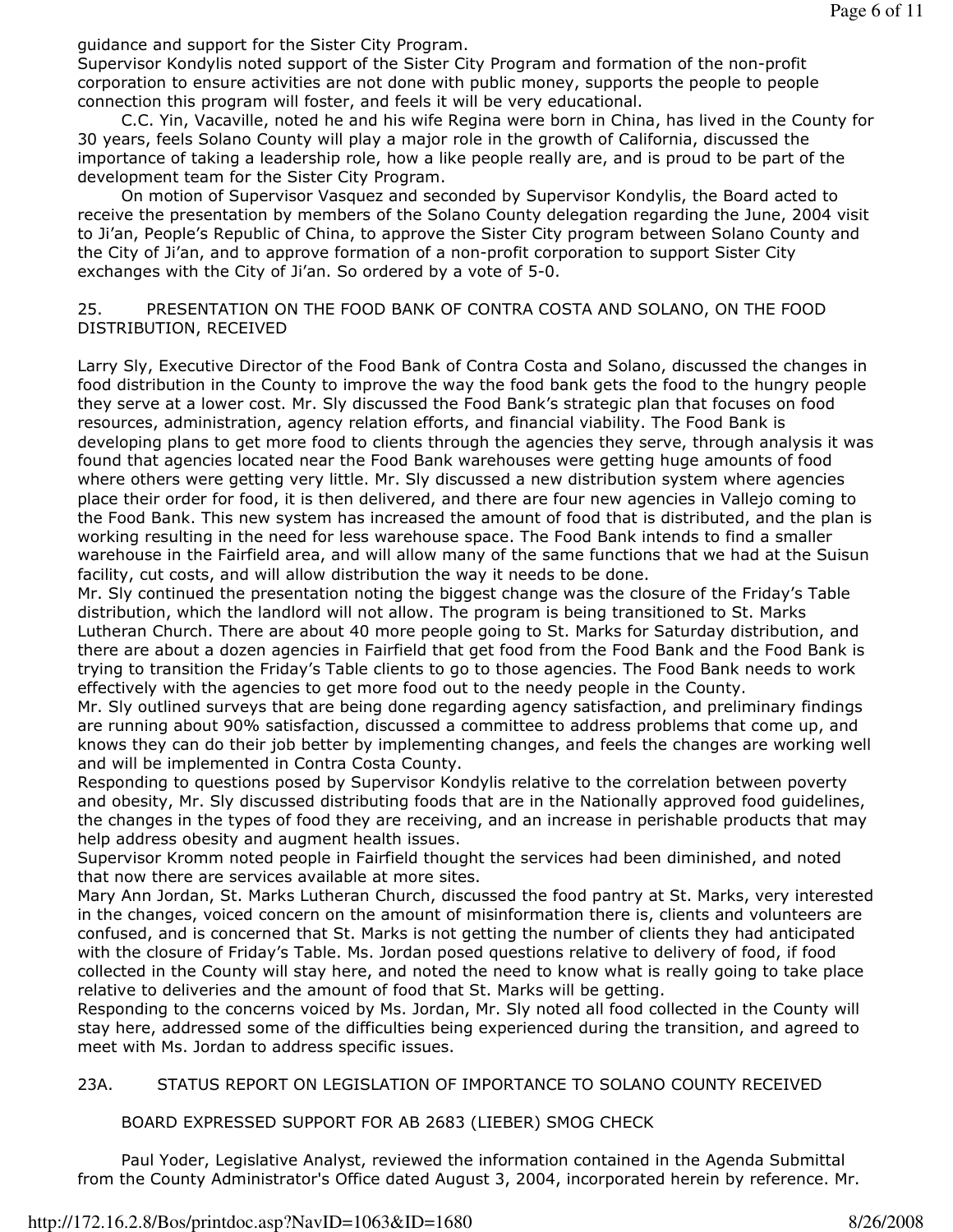Yoder discussed the 2004/2005 State Budget that the Governor has signed with about \$100 million in reductions, issues that held up the budget that included the Local Government Deal and further outlined the critical points of that agreement that will be on the November Ballot as Proposition 1A and Proposition 65. Mr. Yoder discussed the two initiatives that will be on the ballot and the confusion the voters will experience, the Legislature funding the booking fees, Probation, the Williamson Act, the COPS Program, the Counties will not be hit with the Department of Child Support Services computer Program penalties, and county organized health systems will receive a 3% increase. Mr. Yoder discussed the lack of funding for mandated services with repayment in the future, and noted it is up to the voters to determine the fate of the counties over the next decade.

 Responding to questions posed by Supervisor Kromm relative to passage of Prop 65, Mr. Yoder feels the Courts would have to sort out the competing ballot measures, and discussed groups that are opposed to the Local Government Deal.

 A short discussion followed regarding support for and opposition to the propositions and the votes required to by future Legislatures to suspend the provisions of the deal.

 Supervisor Kromm posed questions regarding cuts in the budget for CalWORKs and Child Welfare Services, Mr. Yoder noted there were also cuts in Mental Health System of Care Program, and further discussed the line item veto, and a possible initiative on the November ballot to tax millionaires to pay for Mental Health Services in California.

 Supervisor Kromm discussed AB 2683 freezing the Rolling Smog Check Exemption at 1975, and suggested the County take a position of support for this legislation. Briefly the board discussed the exemption for new cars and not having to have some new cars checked for six years.

 There was a consensus to add AB 2683 to the County Legislative Platform with the position of support.

23B. PRINCIPLES FOR ESTABLISHMENT AND OPERATION OF THE PENSION FUNDING ADVISORY COMMITTEE, ADOPTED

PRINCIPLES FOR USE AND OPERATION OF PENSION FUNDING STABILIZATION FUND, APPROVED

APPROPRIATION TRANSFER REQUEST IN THE AMOUNT OF \$8,413,444 INTO THE DEBT SERVICE FUND

APPROPRIATION TRANSFER REQUEST IN THE AMOUNT OF \$1,137,284 TO RECORD APPROPRIATIONS FOR THE PERS TRAN TRANSACTION FOR FY2004/05, APPROVED

Assistant County Administrator Darby Hayes reviewed the information contained in the Agenda Submittal from his department dated August 3, 2004, incorporated herein by reference, regarding the establishment, principles and operations of the Pension Funding Advisory Committee and the Pension Obligation Stabilization Fund. Mr. Hayes highlighted that included in the policy that in the future all PERS contributions be funded at the normal cost. Four major changes are: 1. The committee structure be revised to include one person from the outside – possibly one from another PERS agency; 2. Language in the Indenture limiting the ability to use the funds – to payoff bonds early, to make debt service payments, or to offset additional PERS costs; 3. Develop a policy and procedures manual to instutionalize the program; 4. To retain an Actuary to annually advise the County.

Supervisor Kromm posed questions regarding the PERS TRAN of building up the fund and borrowing from ourselves to save pay off costs early, Mr. Hayes noted that was one idea, or depending on what the markets are like, investing the money, but noted that the County Treasurer in cooperation with the committee would make those decisions.

Responding to questions posed by Supervisor Kromm regarding costs of the Actuary, committee structure, feels that someone that is recently retired could be very beneficial and suggested the wording say "An outside member from a local PERS agency" and suggested changing that to read "An outside member with significant local PERS experience", Mr. Hayes noted costs could range from \$2,000 to \$6,000 per year for the Actuary, and discussed how the committee will work and felt someone from another PERS agency or someone that has worked for a PERS agency will have an understanding of the PERS system.

Chairman Silva noted an organization in the County of former PERS agency employees, as a potential pool of candidates.

 On motion of Supervisor Kromm and seconded by Supervisor Forney, the Board acted to adopt the principles for establishment and operation of the Pension Funding Advisory Committee, to approve the principles for use and operation of Pension Funding Stabilization Fund, to approve the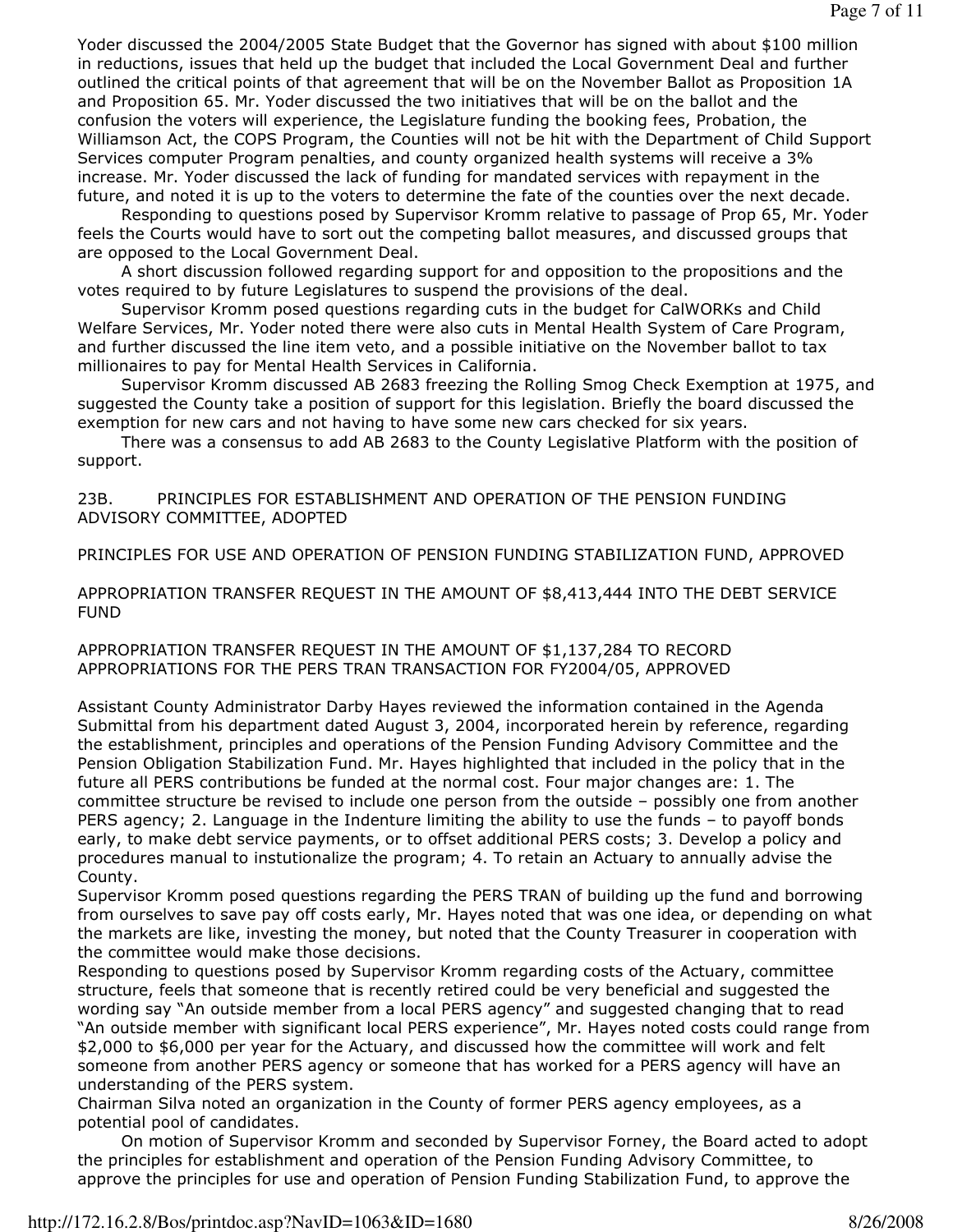appropriation transfer request in the amount of \$8,413,444 into the Debt Service Fund, to approve the appropriation transfer request in the amount of \$1,137,284 to record appropriations for the PERS TRAN transaction for FY2004/05 and to require that a recent retiree be involved as an outside committee member. So ordered by a vote of 4-0; Supervisor Kondylis excused.

24. MEMORANDUM OF UNDERSTANDING WITH THE CITIES OF BENICIA, DIXON, FAIRFIELD, RIO VISTA, SUISUN, VACAVILLE, VALLEJO AND THE SOLANO EMERGENCY MEDICAL SERVICES COOPERATIVE ON JOINT SOLANO EMERGENCY COMMUNICATIONS ACTIVITIES (SECA), APPROVED

 COUNTY ADMINISTRATOR TO APPOINT REPRESENTATIVES TO THE SECA STEERING COMMITTEE AND THE SECA IMPLEMENTATION SUB-COMMITTEE

Chief Information Officer Ira Rosenthal reviewed the information contained in the Agenda Submittal from his department dated August 3, 2004, incorporated herein by reference, regarding the Joint Solano Emergency Communications Activities. This agreement lays out a mode of operating between the County and the cities for accomplishing a number of activities to resolve the radio inoperability problems. There are two governance structures, the Steering Committee and the Implementation Subcommittee and Mr. Rosenthal outlined the responsibilities of the groups.

Responding to questions posed by Supervisor Vasquez regarding the term of the agreement being 3 years with a 1-year withdrawal, Mr. Rosenthal noted there are notification requirements for withdrawal from the agreement, and further discussed input from all the city attorneys over the last year. It still is not clear on what the financial impacts might be and some of the members wanted an escape clause, and noted the members that withdraw will still have to pay for benefits they have received due to this MOU, and feels it is unlikely that any of the cities will withdraw due to the emerging Federal Standards for communications.

County Administrator Michael Johnson noted discussion by the City Managers that in case of an emergency ensuring that all the cities and the County can talk to each other, and the mutual interest for interagency communication that will keep members in the group.

Following comments by Supervisor Forney about including Travis AFB, Mr. Johnson noted Travis is in the loop, and Mr. Hayes noted that due to Federal restrictions Travis cannot be part of the system. Donald Tipton, Vallejo, voiced concern that East Vallejo Fire Protection District (EVFPD) is not included, with changes relative to the EVFPD that did not come to the Board acting as the EVFPD Board of Directors, with the County paying a large percentage of the cost when the population of the unincorporated area is low, with a Valero Fire District, and the need to include Travis AFB. Mr. Johnson noted the Valero Refinery has its own fire department, the EVFPD has no communications and is taken care of through the City of Vallejo, and discussed the funding ratios.

 On motion of Supervisor Forney and seconded by Supervisor Kromm, the Board acted to approve the Memorandum of Understanding with the seven Solano County Cities and the Solano Emergency Medical Services Cooperative for Joint Solano Emergency Communications Activities. So ordered by a vote of 4-0; Supervisor Kondylis excused.

27A. ORDINANCE NO. 1649 AMENDING CHAPTER 28, SECTION 28-15 OF THE SOLANO COUNTY CODE TO REZONE 25 ACRES OF PROPERTY LOCATED ¼ MILE EAST OF ENGLISH HILLS ROAD AND NORTH OF SKYHAWK LANE APPROXIMATELY FIVE MILES NORTH OF THE CITY OF VACAVILLE, FROM EXCLUSIVE AGRICULTURE (A-20) TO RURAL RESIDENTIAL (RR-5) (GOURLEY), ADOPTED

On motion of Supervisor Vasquez and seconded by Supervisor Kromm, the Board directed that the proposed ordinance be read by title only. So ordered by a vote of 4-0; Supervisor Kondylis excused. Principal Planner Harry Englebright, Department of Resources Management, reviewed the information contained in the Agenda Item from his department dated August 3, 2004, incorporated herein by reference, regarding Rezoning Petition Application Z-03-05 on approximately 25 acres located in the English Hills area north of Vacaville from A-20 Exclusive Agriculture to RR-5 Rural Residential.

Responding to questions posed by Supervisor Kromm regarding why the two of the four parcels connecting to the Rural North Vacaville Water District (RNVWD) are not being cut down to 2 ½ acre parcels, Mr. Englebright noted lots that are 2 ½ acres must front on a public road and that Skyhawk Lane is a private road. The cost to develop Skyhawk to a public road would be quite high. Chairman Silva opened the public hearing. As there was no one who wished to speak on this matter, the public hearing was closed.

On motion of Supervisor Forney and seconded by Supervisor Vasquez, the Board acted to approve the mitigated negative Declaration of Environmental Impact, and to adopt Ordinance No. 1649. So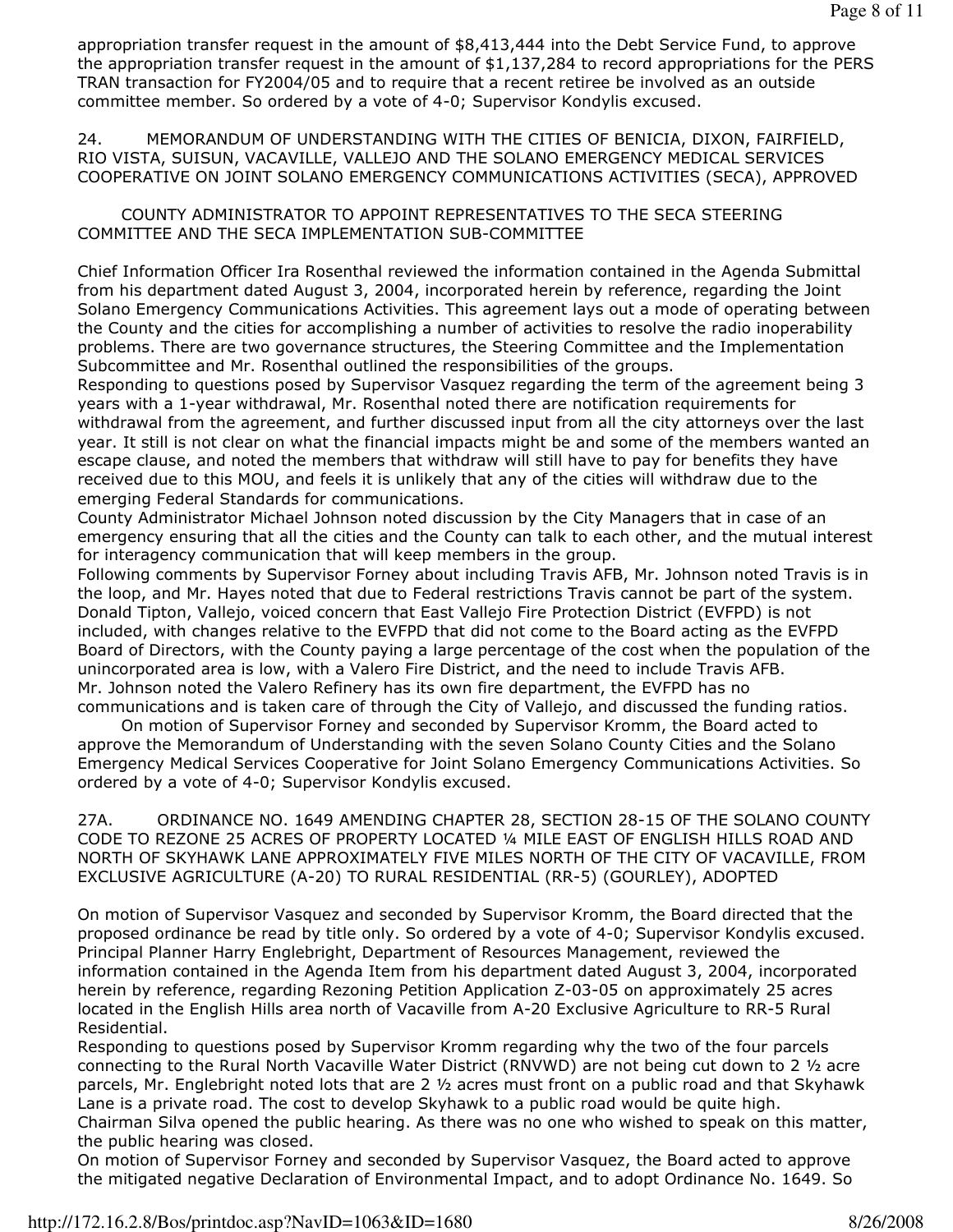ordered by a vote of 4-0; Supervisor Kondylis excused.

# 27C. REPORT ON STREET LIGHTING IN SOLANO COUNTY RECEIVED

Paul Wiese, Resources Management/Public Works Division, reviewed the information contained in the Agenda Submittal from his department dated August 3, 2004, incorporated herein by reference, regarding an update on street lighting in the County. Mr. Wiese outlined the options for streetlights, types of lamps used in streetlights, and a variety of photos of streetlights in the County. Mr. Wiese noted the only areas that are not fully lit are Lower Green Valley and Willotta Oaks Subdivision, and would recommend looking at installing additional light in those areas, that could be done by conducting public meetings to get the residents input on what they would like to see. Chairman Silva feels Lower Green Valley and the Willotta Oaks Subdivision will only want additional lighting at hazardous intersections, but a public meeting is the way to get the residents input. Donald Tipton, Vallejo, noted the need to ensure the existing streetlights are maintained, noted the 78 lights that were installed were needed, voiced concern with maintenance of the existing lights, Mr. Wiese was instrumental in getting the additional lights in Homeacres, noted that he is the only person here asking for additional lights, and commented on the light shields on lights.

Mr. Wiese discussed working with the lighting districts that were not fully lit, strong support for streetlights in Elmira and a few courts in Green Valley, and adequate funding to install additional lights.

Chairman Silva suggested, from a safety point of view, to work with the Sheriff and deputies to identify hazardous areas and areas that would assist the officers and increase the safety of the people in the neighborhoods if there was additional lighting. Chairman Silva noted the need to look at all areas of the County for examples of lighting that can be used.

Supervisor Vasquez feels the Sheriff's Office should be consulted for recommendations for additional lights.

Supervisor Kromm feels the uniform policy for lights should be for full cutoffs to ensure we are lighting that specific area and not lighting the night sky. In residential communities the County should consult with the neighbors on the types of lights they would like to have.

27D. REPORT REGARDING THE STATUS OF SOLANO COUNTY CODE ENFORCEMENT EFFORTS RECEIVED

## POLICY FOR PRIORITIZING CODE ENFORCEMENT RESOURCES, AFFIRMED

Director of Resources Management Birgitta Corsello reviewed the information contained in the Agenda Submittal from her department dated August 3, 2004, incorporated herein by reference, regarding a status of Code Enforcement efforts, and to affirm the current direction and policy on prioritizing Code Enforcement activities. Ms. Corsello highlighted the Code Enforcement Flowchart, efforts to prevent demolition and encourage rehabilitation of problem houses, noted that the department is rethinking the process for code enforcement that will work, and requested input from the Board and affirmation of the policy and for the three avenues for compliance.

Supervisor Kromm noted the Tax Collector's Office should be receiving a report from the State Board of Equalization on Sales Tax that could be used to help identify business that are operating without permits.

Ms. Corsello noted in June there were approximately 780 active complaints, some being multiple properties with multiple complaints, receives about 200 new complaints a year with only about 1/3 to1/2 being code enforcement cases, a majority of the complaints are resolved through voluntary compliance, that a small percentage of the cases end in court. Currently there are two cases in court, three that have been authorized to file, and there are eight or nine the District Attorney is investigating. Ms. Corsello further discussed the coordinating meetings with the District Attorney on what form of action to take on the cases.

Supervisor Vasquez noted speaking with the Grand Jury relative to Code Enforcement, and feels the County should take the approach to not go in full force but go in and work with folks and be sensitive to that person's situation. We don't want to criminalize the public, and hopes we would take a common sense approach. There are good and bad customers, but we are public servants and here to help.

Donald Tipton, Vallejo, endorses the program being presented, voiced concern with the system being used to track complaints, the most current list he has gotten has many items that have not been verified, complaints on the list need to be verified within a certain number of days, the complainant should be notified as to the course of action/or not the County will be following, and feels that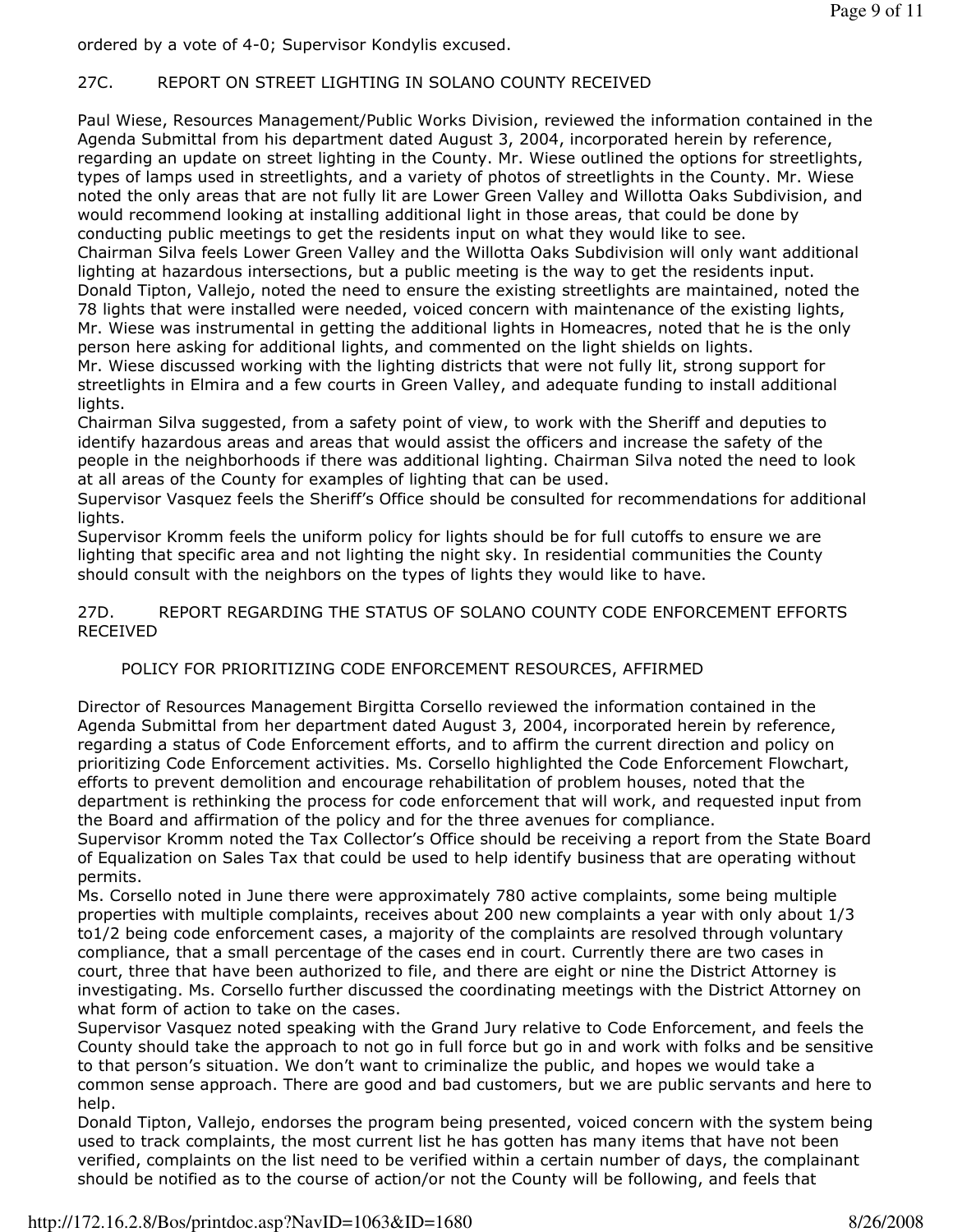complaints should only be removed from the list after they are resolved.

Ms. Corsello discussed the complaint tracking system and modifications that are being done, noted that all complaints do not result in a code enforcement issue or an active investigation, again noted tasking a person to do a drive by and initial review in the field within 30 days, to issue a fix-it ticket or a letter notifying the person of the violation and requesting correction. Ms. Corsello noted some of the cases will be moved to an inactive status and explained how they would be reactivated, and further training and improvements that will be done relative to the complaint tracking system. Chairman Silva feels this is a good policy, discussed how some complaints do resolve themselves, this is a good start to begin with the 700, the department is making a difference but will lobby for more code enforcement officers in the future, and feels the most difficult code enforcement issue is abandoned vehicles, and thanked staff for all the hard work and improvement.

Supervisor Kromm noted the code enforcement complaints have steadily declined showing the department is doing a good job in addressing the complaints when they come in, and appreciates the work.

 On motion of Supervisor Kromm and seconded by Supervisor Forney, the Board acted to receive the report on the status of code enforcement efforts, to affirm the current direction and policy on prioritizing County code enforcement activity. So ordered by a vote of 4-0; Supervisor Kondylis excused.

## 27E. COST RECOVERY PROGRAM FOR THE CODE ENFORCEMENT PROGRAM, APPROVED

Director of Resources Management Birgitta Corsello reviewed the information contained in the Agenda Submittal from her department dated August 3, 2004, incorporated herein by reference, regarding options for recovery of funds for the Code Enforcement Program. Ms. Corsello noted the County receives between \$86,000 to \$91,000 a year on vehicle abatement where there are many repeat offenders, discussed the high cost of court cases and improving cost recovery, outlined the four alternatives listed in the report, and feels the Board may want to use some combination of alternatives.

Supervisor Vasquez noted information on the Business License Renewal Application is a way to ascertain information to determine changes to a business, and that the County should have the ability to inspect a business based on health and safety, responding Ms. Corsello noted changes to the intake form and the potential complaints from applicants this first year for the additional information that is being requested to establish an information baseline on the businesses. Ms. Corsello noted even with other staff members doing inspections there will still be cases the code enforcement staff must pursue, staff time tracking of functions and suggested taking that information for the code enforcement officer and added those costs be charged to the pertinent division's hourly rate to pass through and recognize work that is being done for other sections of the department.

Responding to questions posed by Supervisor Forney regarding informing the public of changes to the code enforcement process, Ms. Corsello noted code enforcement is complaint driven, discussed the process in educating and getting a voluntary compliance recognizing that there are a lot of regulations to be aware of, discussed public noticing and outreach efforts, and the many changes in State and Federal rules that the farmers must also deal with.

Supervisor Kromm posed questions regarding fees for business licenses, Ms. Corsello discussed the differences of fees for business licenses between the County versus the cities, and that the current County fee is based on the amount of time it takes to process.

County Counsel Dennis Bunting discussed looking into different ways of imposing fees, but that no determination would be made until a current court case is heard relative to charging fees. Donald Tipton, Vallejo, requested a current list of complaints for the Homeacres area, feels the current complaints need to be resolved and where do we get the funds to do this, voiced concern that complaints are being submitted and not being looked at and resolved.

Chairman Silva noted that many of the complaints will be resolved; feels this process will greatly reduce the 700 complaints in the next six months, and that tracking of the cases will be easier. Supervisor Kromm noted that relating to alternative 3 for increase fee in business licenses, feels the department should do more research and come up with some good rational and quantify it to increase the fees; Alternative 2 supports coming up with an hourly rate, but that some thought needs to go into when you would begin charging and when the clock would start on a case; Alternative 4 feels this would be a problem with reallocation all the time; and suggested focusing more in the Alternative 2 area – the hourly rate piece, endorses a billing tracking system by item.

 On motion of Supervisor Kromm and seconded by Chairman Silva, the Board acted to approve a combination of Alternative 2 and 3, as noted above. So ordered by a vote of 4-0; Supervisor